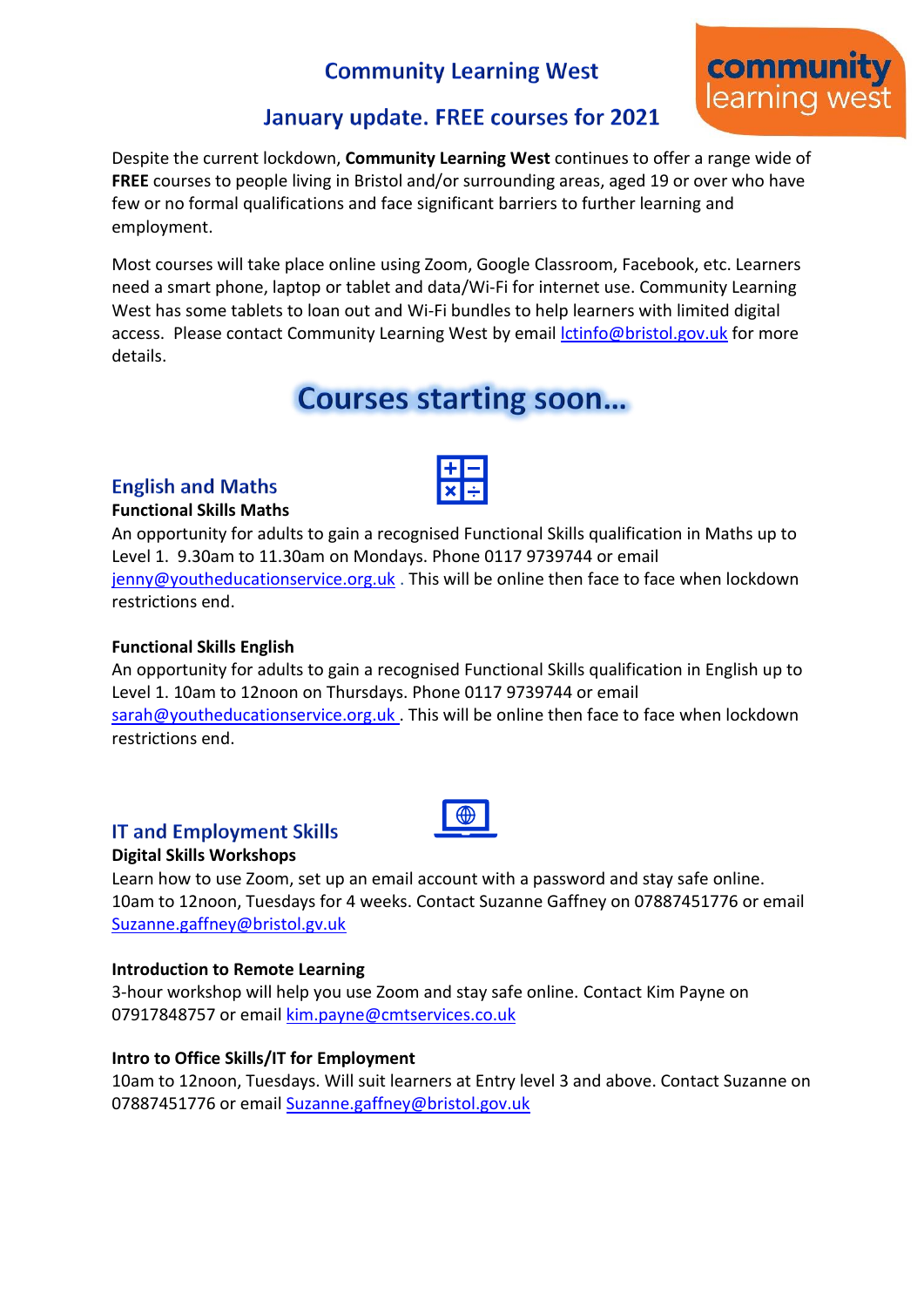### **Developing Employability Skills**

An opportunity to improve your chances of finding work. Improve your speaking, listening, reading, writing and ICT skills to help you look for work. 12.30pm to 2.30pm, Thursdays from 14/01/21 for 5 weeks. Contact Edwina Provensal on 07825315820 or email [edwina.provansal@bristol.gov.uk](mailto:edwina.provansal@bristol.gov.uk)

### **Introduction to Office Admin**

Improve your computer skills for learning, work and volunteering. Includes the following online activities: using social media, budgeting, shopping, joining a library, using Google Classroom for courses. 12.30pm to 2.30pm, Thursdays from 14/01/21 for 5 weeks. Contact Edwina Provensal on 07825315820 or email [edwina.provansal@bristol.gov.uk](mailto:edwina.provansal@bristol.gov.uk)

### **Confidence in Employability**

This 15-hour course can be completed in modules at a time that suits you. Focuses on personal skills and attributes, writing a good CV and covering letter and job searching using a range of tools. Prepare for the interview and get that job! Contact Kim Payne on 07917848757 or email [kim.payne@cmtservices.co.uk](mailto:kim.payne@cmtservices.co.uk)

### **Level 1 Passport to Enterprise and Employment**

Develop the skills you need for gaining employment or becoming self-employed. Currently run as a 3-session online course on Thursdays and Friday mornings. Contact Jane Franklin on 07518576597 or email [admin@c-cbed.com](mailto:admin@c-cbed.com)

### **Level 1 Award in Health and Social Care**

Gain a qualification that can lead to working in care settings. Starts in February. Contact Lucy on 07788353446 or email [lucy.fieldhouse@bristol.gov.uk](mailto:lucy.fieldhouse@bristol.gov.uk)

### **Introduction to Health and Beauty**

The course is full of practical tips and tools. Explore working in the beauty sector and learn about progression courses to help you reach your goal. 6pm-8pm, Mondays from 11/1/21 for 6 weeks. Contact Lucy on 07788353446 or email [lucy.fieldhouse@bristol.gov.uk](mailto:lucy.fieldhouse@bristol.gov.uk) \*For a February start, please contact Edwina Provensal on 07825315820 or email [edwina.provansal@bristol.gov.uk](mailto:edwina.provansal@bristol.gov.uk)

### **Digital Independence**

For people who want to improve their digital skills and feel more confident using computers, other digital devices, and the internet. For courses starting in February, ring 0117 973 9744 or email [jenny@youtheducationservice.org.uk](mailto:jenny@youtheducationservice.org.uk)

### **Community Emergency response /Volunteer induction**

A short introduction to being a volunteer. Contact JP Evans on 07795 390 667 or email [Julie.evans@n-somerset.gov.uk](mailto:Julie.evans@n-somerset.gov.uk)

### **Intro to Finding Work in Cleaning**

With links to applying for jobs in NHS. Contact Suzanne on 07887451776 or email [Suzanne.gaffney@bristol.gov.uk](mailto:Suzanne.gaffney@bristol.gov.uk)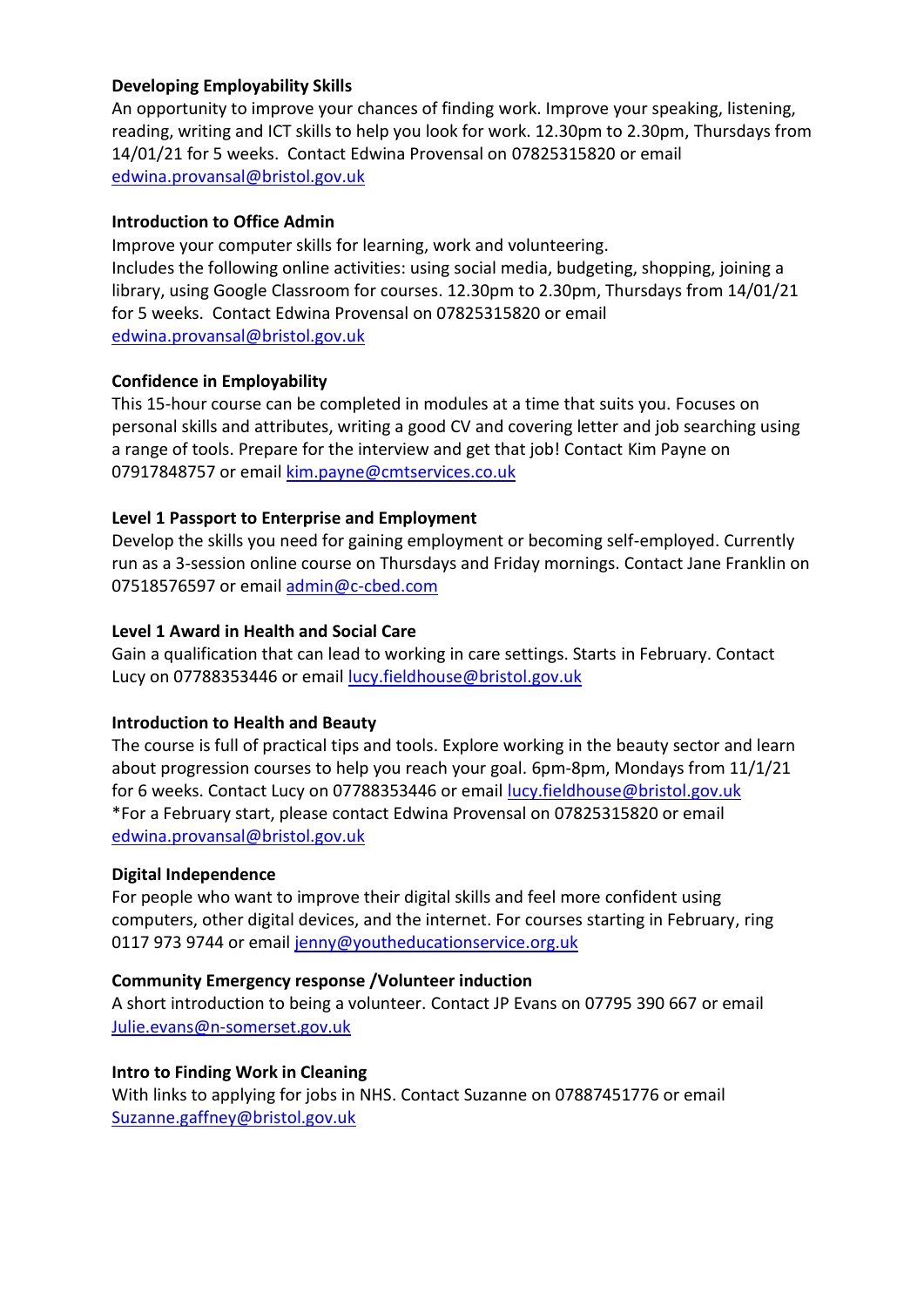### **Family Learning**



### **Going on a Bear Hunt – Family First Aid**

Family First Aid made fun. Join in the fun and learn how to deal with accidents that could happen along the way! Get the book free too! 10am to 12 noon, Mondays from 18/01/21. Contact Lucy on 07788353446 or email [lucy.fieldhouse@bristol.gov.uk](mailto:lucy.fieldhouse@bristol.gov.uk)

### **Bring The Gruffalo to Life!**

A 5-week family learning course using crafts, plays, cooking, and songs to support your child's love of learning. 3.30pm to 5.30pm, Wednesdays from 20/01/21. Contact Suzanne on 07887451776 or email [suzanne.gaffney@bristol.gov.uk](mailto:suzanne.gaffney@bristol.gov.uk)

### **Making Parenting Easier**

Help with home-schooling issues, behaviour management and getting the best out of your child. 9.30am to 11.30am, Fridays. Contact Richard Davies on 07788353420 or email [richard.davies@bristol.gov.uk](mailto:richard.davies@bristol.gov.uk)

### **Introduction to Playing Outdoors**

Planned for March 2021 this course will give you loads of ideas to play outdoors safely with your child. Contact Suzanne on 07887451776 or email [suzanne.gaffney@bristol.gov.uk](mailto:suzanne.gaffney@bristol.gov.uk)

### **Wellbeing**



### **Feel Good Outdoors Winter**

Explore how being outdoors helps with your wellbeing. A mix of using your senses outdoors, craft sessions and exploring volunteering. Contact Suzanne on 07887451776 or email [Suzanne.gaffney@bristol.gov.uk](mailto:Suzanne.gaffney@bristol.gov.uk)

### **Healthy Cooking on a Budget**

Budget for and cook tasty, healthy recipes using everyday items available from Food Banks and the FoodStock project. 12.15pm -2.15pm, Tuesdays from 19/01/21. Contact Suzanne on 07887451776 or email [suzanne.gaffney@bristol.gov.uk](mailto:suzanne.gaffney@bristol.gov.uk) **or** 10am to 12noon, Thursdays from 21/01/21. Contact Helen Richards on 07760990855 or email [helen.richards@bristol.gov.uk](mailto:helen.richards@bristol.gov.uk)

### **Time for Change part 1**

Will cover ways to build your resilience, increase your motivation and help you cope better with change. Time to be confirmed but will run from  $14/1/21$  for 3 sessions on Thursdays and Fridays. Contact Jane Franklin on 07518576597 or email [admin@c-cbed.com](mailto:admin@c-cbed.com)

### **Fun Basic Sign Language**

10am to 11.30am, Tuesdays from 02/02/21 for 7 weeks. Contact JP Evans on 07795 390 667 or emai[l Julie.evans@n-somerset.gov.uk](mailto:Julie.evans@n-somerset.gov.uk)

### **Find Your Strengths**

Boost your confidence and discover your motivation with this NEW interactive course. It will help you to improve your self-esteem and resilience and prepare you to take life into your own hands through proven techniques! 9.30am to 11.30am, Tuesdays from 23/02/21 for 8 weeks. contact Edwina Provensal on 07825315820 or email [edwina.provansal@bristol.gov.uk](mailto:edwina.provansal@bristol.gov.uk)